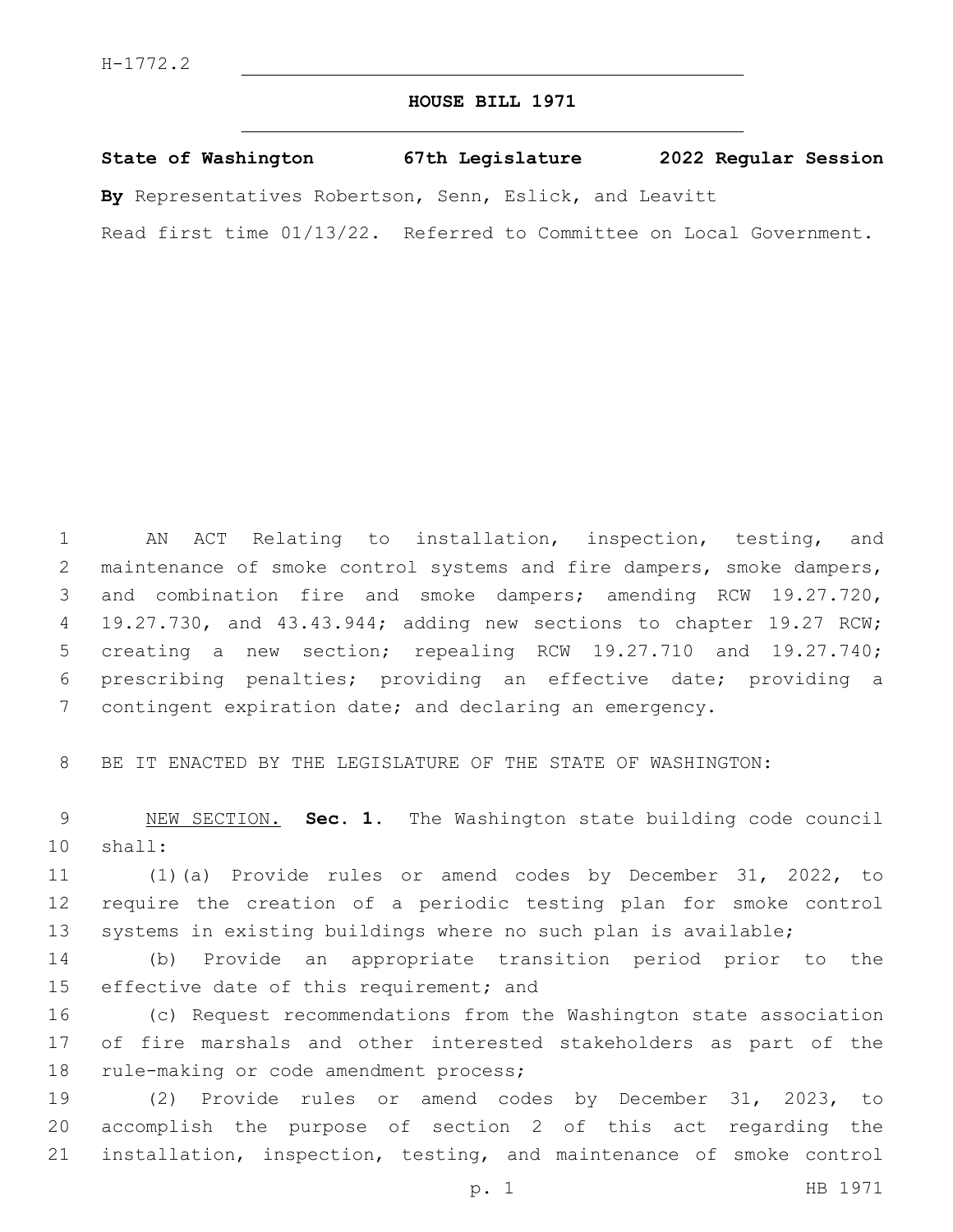systems, and request recommendations from the Washington state association of fire marshals and other interested stakeholders as part of the rule-making or code amendment process; and

 (3) Provide rules or amend codes by December 31, 2023, to accomplish the purpose of section 3 of this act regarding the installation, inspection, testing, and maintenance of fire dampers, smoke dampers, and combination fire and smoke dampers, and request recommendations from the Washington state association of fire marshals and other interested stakeholders as part of the rule-making 10 or code amendment process.

 NEW SECTION. **Sec. 2.** A new section is added to chapter 19.27 12 RCW to read as follows:

 Smoke control systems must be installed and tested in accordance 14 with the following provisions:

 (1) A special inspections plan detailing the testing of new smoke control systems must be included as part of the construction documents required when new smoke control systems are installed. The special inspections plan must meet the requirements of the International Building Code and any other requirements from the local authority. The engineer of record for the smoke control system shall 21 prepare the special inspection plan.

 (2) The building owner or delegee shall name the special instructor to perform or lead the testing detailed in the special inspections plan at the time of system installation. The special inspector may also coordinate testing, assemble test reports and documentation, and provide the reports and documentation to the local authority upon request. The special inspector must possess the 28 qualifications identified in RCW 19.27.720.

 (3) A plan for periodic testing of newly installed smoke control systems is required as part of the construction documents for new smoke control systems. The engineer of record for the smoke control system shall prepare the periodic test plan. The plan must specify the procedures and methods to be used, the items subject to the inspections and tests, and the frequency the inspections and tests are to be implemented. This plan must be stored on the site and 36 provided to the local authority upon request.

 (4) Existing buildings with a smoke control system but without a periodic testing plan for the smoke control system are required to

p. 2 HB 1971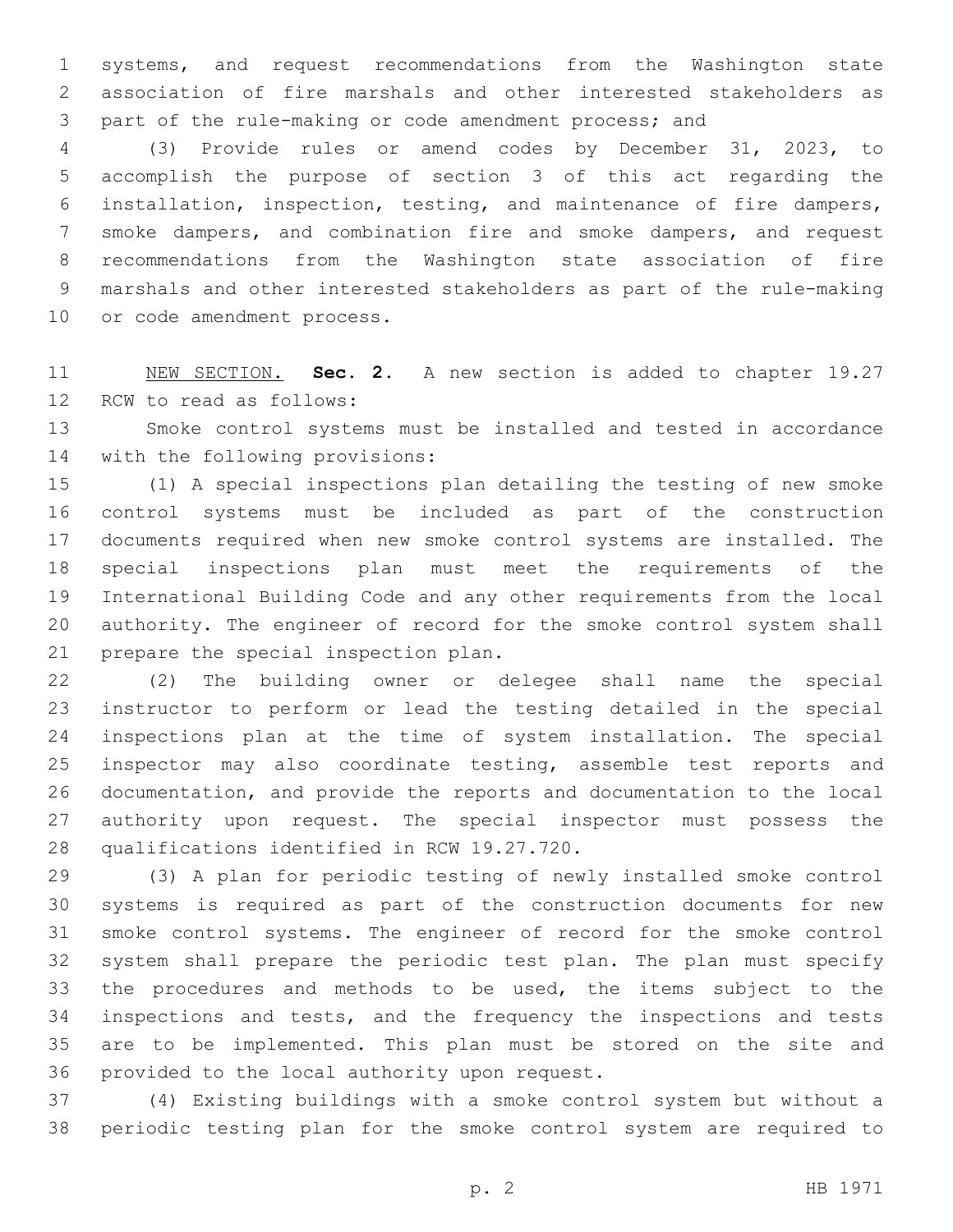develop such a plan within the timeline to be provided by the Washington state building code council in section 1(1) of this act.

 (5) Both dedicated and nondedicated smoke control systems must be operated for each control sequence annually, and components bypassing weekly tests must be tested annually, except where these time frames are modified by the periodic testing plan for the system or the local 7 authority.

 (6) A special inspector for periodic testing must be identified to perform or coordinate the special inspections during periodic testing. The special inspector for periodic testing may also serve as the integrated testing agent as stated in the national fire protection administration standard number 4, standard for integrated fire protection and life safety system testing, when smoke control testing is performed as part of integrated systems testing at the time of installation or periodic operational testing. The special inspector for periodic testing may also coordinate testing, assemble test reports and documentation, and provide these to the local 18 authority upon request.

 NEW SECTION. **Sec. 3.** A new section is added to chapter 19.27 20 RCW to read as follows:

 Smoke dampers, fire dampers, and combination fire and smoke dampers must be installed and tested in accordance with the following 23 provisions:

 (1) The building owner or delegee shall maintain records of the locations and functions of dampers. The documentation must be stored on a site and provided to the local authority upon request.

 (2) The building owner or delegee shall inspect all dampers annually, except for those dampers excluded by the fire code due to their concealed location, and repair them as needed. In addition, testing and maintenance of fire dampers, smoke dampers, and combination fire and smoke dampers must be conducted in accordance with the technical specifications and required time periods specified by national fire protection association standards, including: In the first year after installation, 100 percent of dampers must be tested; 35 thereafter, testing is required every four years, except for those dampers excluded from testing by code due to their concealed location, or dampers in hospitals, where 100 percent of dampers must be tested every six years. Testing and maintenance of dampers in a building may be divided into quarters or other groups and

p. 3 HB 1971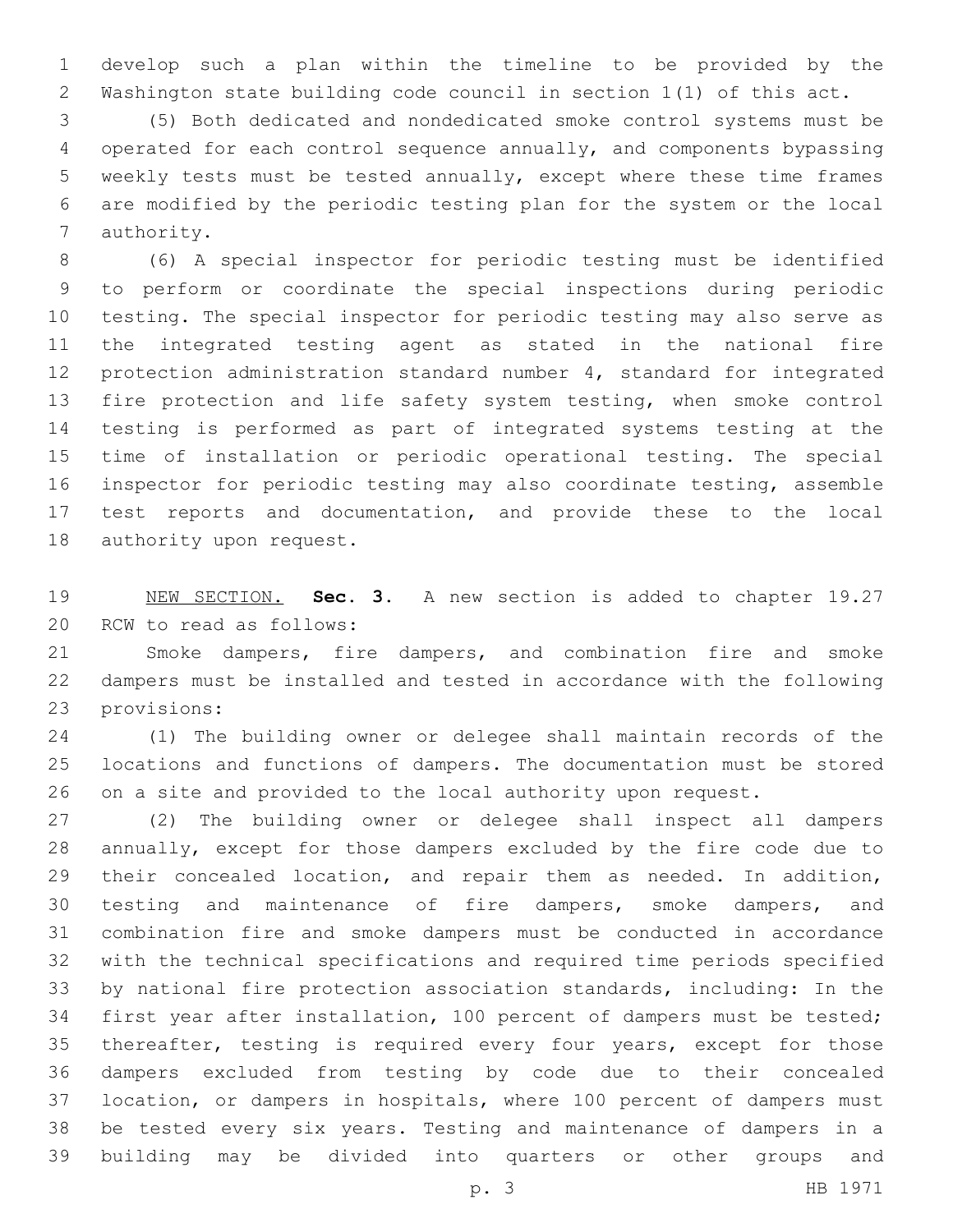accomplished over a period of years so that 100 percent of the dampers are tested and repaired within the time frames.

 **Sec. 4.** RCW 19.27.720 and 2020 c 88 s 3 are each amended to read 4 as follows:

 (1) ((Inspections and tests under this section must be performed by a contractor or engineer with the following qualifications:

 (a) For inspection and testing of fire dampers, smoke dampers, 8 and combination fire and smoke dampers, such inspector must have a 9 current and valid certification to inspect and test fire dampers, smoke dampers, and combination fire and smoke dampers and hold certification from the international certification board as a fire 12 <del>life safety 1 or fire and smoke damper technician through a program</del> 13 accredited by the American national standards institute under the ISO/IEC 17024 standard.

15 (b) For inspection and testing of smoke control systems, such inspector must have a current and valid certification from the international certification board as a fire life safety 2 or smoke control system technician through a program accredited by the American national standards institute under the ISO/IEC 17024 20 standard.

 $(2)$   $(2)$ )) (a) The personnel or company that serves as the special inspector for smoke control systems installation or periodic testing shall possess skills that demonstrate an experience or knowledge of 24 integrated operations of the design, installation, operation, and 25 maintenance of the smoke control system installed, identified by possession of an appropriate accredited certification recognized by 27 Washington state, or an appropriate Washington state recognized license, or other qualifications that are acceptable to the local authority as stated in national fire protection association standard number 3, recommended practice for commissioning of fire protection and life safety systems annex B; national fire protection association standard number 4, standard for integrated fire protection and life safety system testing; and International Building Code section 17.

 (b)(i) Additional firms and personnel may be involved to test subcomponents of the smoke control system as well as other systems integrated with the smoke control system.

 (ii) The additional firms and personnel must have qualifications 38 that meet the laws and codes required in Washington state or, where no provision exists, they shall possess qualifications as stated by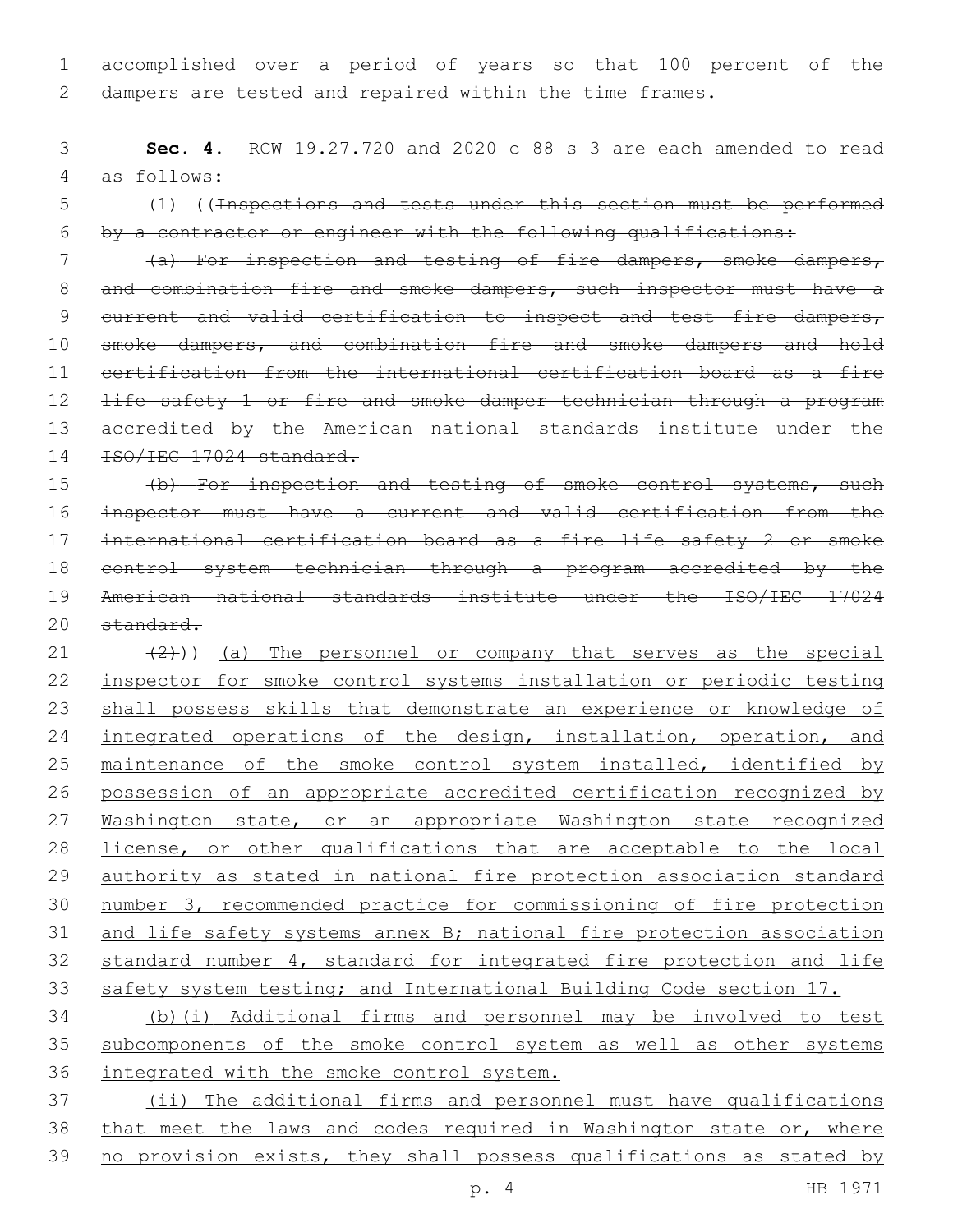national fire protection association standards that are acceptable to

2 the local authority.

 (2) The personnel or company that performs the installation, 4 inspection, testing, and maintenance of fire dampers, smoke dampers, and combination fire and smoke dampers shall possess an accredited certification recognized by Washington state, a Washington state recognized license, or other qualifications as established by national fire protection association standards that are acceptable to 9 the local authority. Fire dampers, smoke dampers, and combination 10 fire and smoke dampers that are not part of a smoke control system 11 may be installed, inspected, tested, and maintained by the local authority or properly qualified personnel and do not require a special inspector as identified in section 2(2) and (6) of this act.

 (3) A building engineer or other person knowledgeable with the building system must be available in person or by phone to the inspector during the inspection and testing in order to provide 17 building and systems access and information.

 $((+3+))$  (4) If an inspection reveals compliance with the requirements of this section, the inspector shall issue a certificate of compliance, which includes the name of the inspector and the inspector's employer; the name of the building owner and address of 22 the property; the location of all smoke dampers, fire dampers, combination fire and smoke dampers, and smoke control systems inspected or tested; and the date of the inspection or test.

 ( $(44)$ ))  $(5)$  In the event an inspection or test reveals 26 deficiencies in smoke dampers, fire dampers, combination fire and smoke dampers, or smoke control systems, the inspector shall prepare a deficiency report for the building owner identifying the nature of the deficiency and the reasons for noncompliance. The building owner 30 shall, within ((one hundred twenty)) 120 days of the date of the 31 inspection or upon the timeline provided by the local authority, take necessary steps to ensure the defective equipment is replaced or repaired and reinspected to ensure that the deficiency is corrected and is in compliance with the requirements of all applicable 35 standards pursuant to ((chapter 88, Laws of 2020)) the International 36 Fire Code. The ((authority having jurisdiction)) local authority shall have the authorization to extend the compliance period. The 38 building owner or their contractor shall provide documentation of 39 when and how the deficiencies were corrected to the local authority. 40 If the building owner does not correct the deficiency within ((one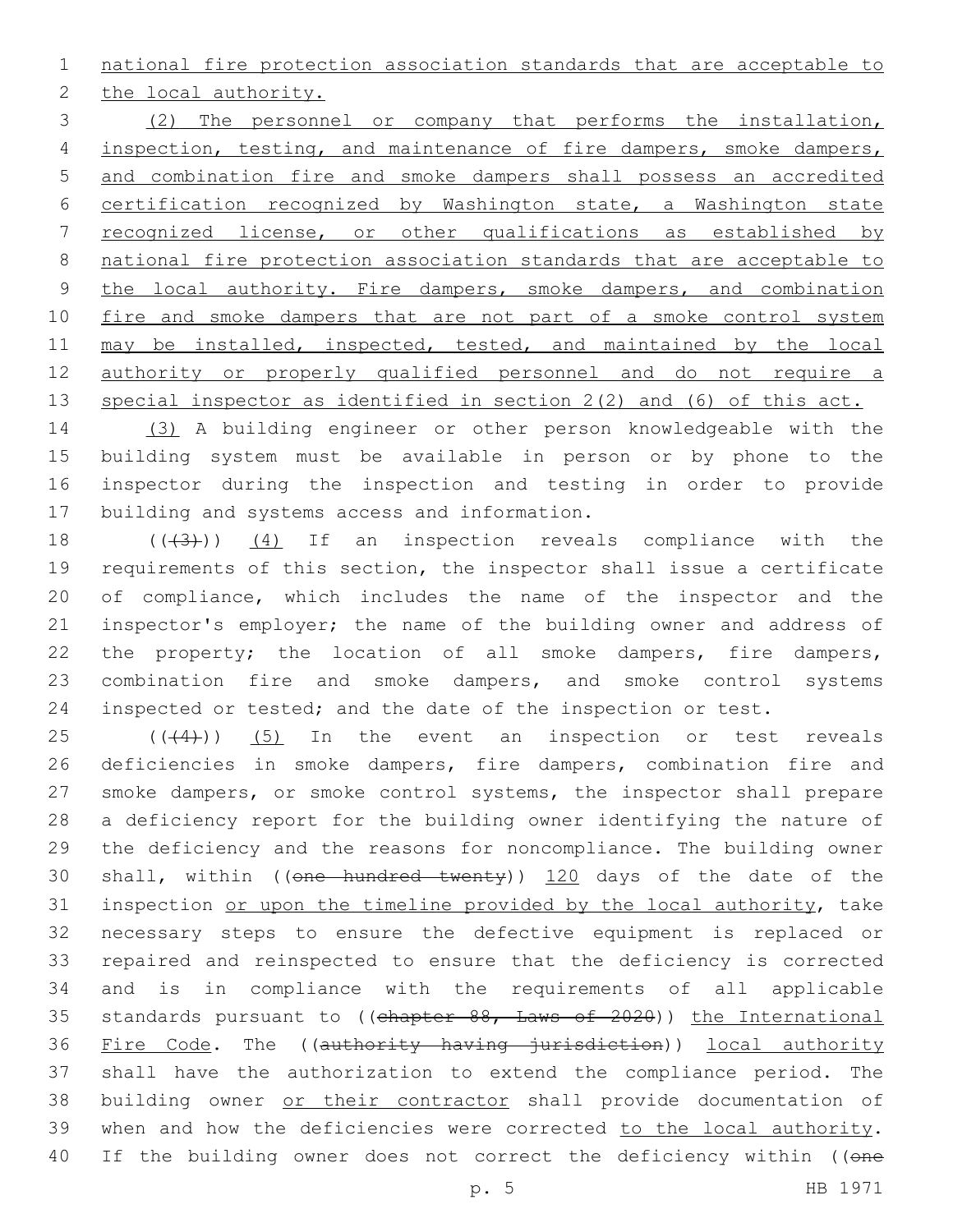1 hundred twenty)) 120 days of the date of the inspection or upon the 2 timeline provided by the local authority, the local authority may 3 ((issue a citation as described in RCW 19.27.740)) pursue enforcement 4 consistent with chapter 1 of the International Fire Code.

 $(1+5)$  (( $(1+5)$ )) (6) In addition to identifying the location and nature of 6 a deficiency, the report shall contain the name of the inspector and 7 the inspector's employer; the name of the building owner; address of 8 the property; the location of all fire dampers, smoke dampers, 9 combination fire and smoke dampers, and smoke control systems 10 inspected or tested; and the date of the inspection or test.

11 (((6) Tests and inspections of fire dampers, smoke dampers, 12 combination fire and smoke dampers, and smoke control systems shall 13 be conducted in accordance with the technical specifications and 14 required time periods specified by national fire protection 15 association standards 80, 90a, 90b, 92, and 105, as applicable.))

16 **Sec. 5.** RCW 19.27.730 and 2020 c 88 s 4 are each amended to read as follows:17

18 The state building code council shall work in conjunction with 19 the director of fire protection to coordinate the implementation and 20 enforcement of sections 2 and 3 of this act and RCW ((19.27.710 and)) 21 19.27.720.

22 NEW SECTION. **Sec. 6.** A new section is added to chapter 19.27 23 RCW to read as follows:

 Owners of buildings equipped with smoke control systems or dampers shall follow installation, inspection, testing, maintenance, and recordkeeping requirements in the International Building Code and International Fire Code. Failure to follow these requirements may result in civil or criminal penalties provided in chapter 1 of the International Building Code and chapter 1 of the International Fire 30 Code.

31 **Sec. 7.** RCW 43.43.944 and 2020 c 88 s 6 are each amended to read 32 as follows:

 (1) The fire service training account is hereby established in the state treasury. The primary purpose of the account is firefighter training for both volunteer and career firefighters. The fund shall 36 consist of: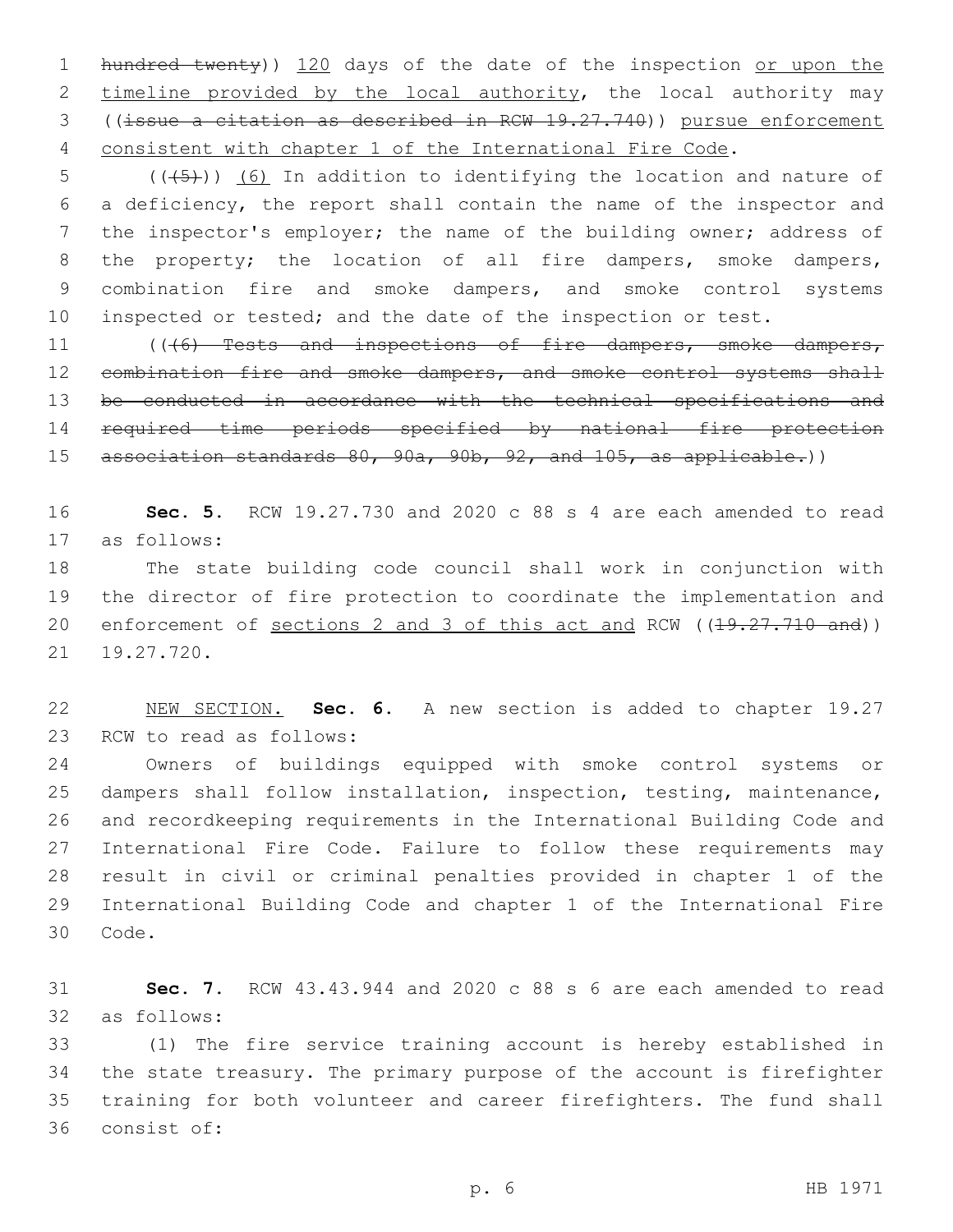(a) All fees received by the Washington state patrol for fire 2 service training;

 (b) All grants and bequests accepted by the Washington state patrol under RCW 43.43.940;4

 (c) Twenty percent of all moneys received by the state on fire insurance premiums; and

7 (d) ((Revenue from penalties established under RCW 19.27.740; and

 $\left( \frac{e}{e} \right)$ ) General fund—state moneys appropriated into the account by 9 the legislature.

 (2) Moneys in the account may be appropriated for: (a) Fire service training; (b) school fire prevention activities within the 12 Washington state patrol; and (c) the maintenance, operations, and capital projects of the state fire training academy. However, expenditures for purposes of (b) and (c) of this subsection may only be made to the extent that these expenditures do not adversely affect expenditures for the purpose of (a) of this subsection. The state patrol may use amounts appropriated from the fire service training account under this section to contract with the Washington state firefighters apprenticeship trust for the operation of the firefighter joint apprenticeship training program. The contract may 21 call for payments on a monthly basis.

 (3) Any general fund—state moneys appropriated into the account shall be allocated solely to the firefighter joint apprenticeship training program. The Washington state patrol may contract with outside entities for the administration and delivery of the firefighter joint apprenticeship training program.

 NEW SECTION. **Sec. 8.** RCW 19.27.710 (Owners of buildings equipped with fire dampers, smoke dampers, combination fire and smoke dampers, or smoke control systems—Duties—Penalty) and 2020 c 88 s 2 are each repealed.

 NEW SECTION. **Sec. 9.** RCW 19.27.740 (Building owner—Violations— Penalties) and 2020 c 88 s 5 are each repealed.

 NEW SECTION. **Sec. 10.** (1) Sections 2, 3, and 4 of this act expire at the time the Washington state building code council passes other rules or codes to expressly supersede these sections.